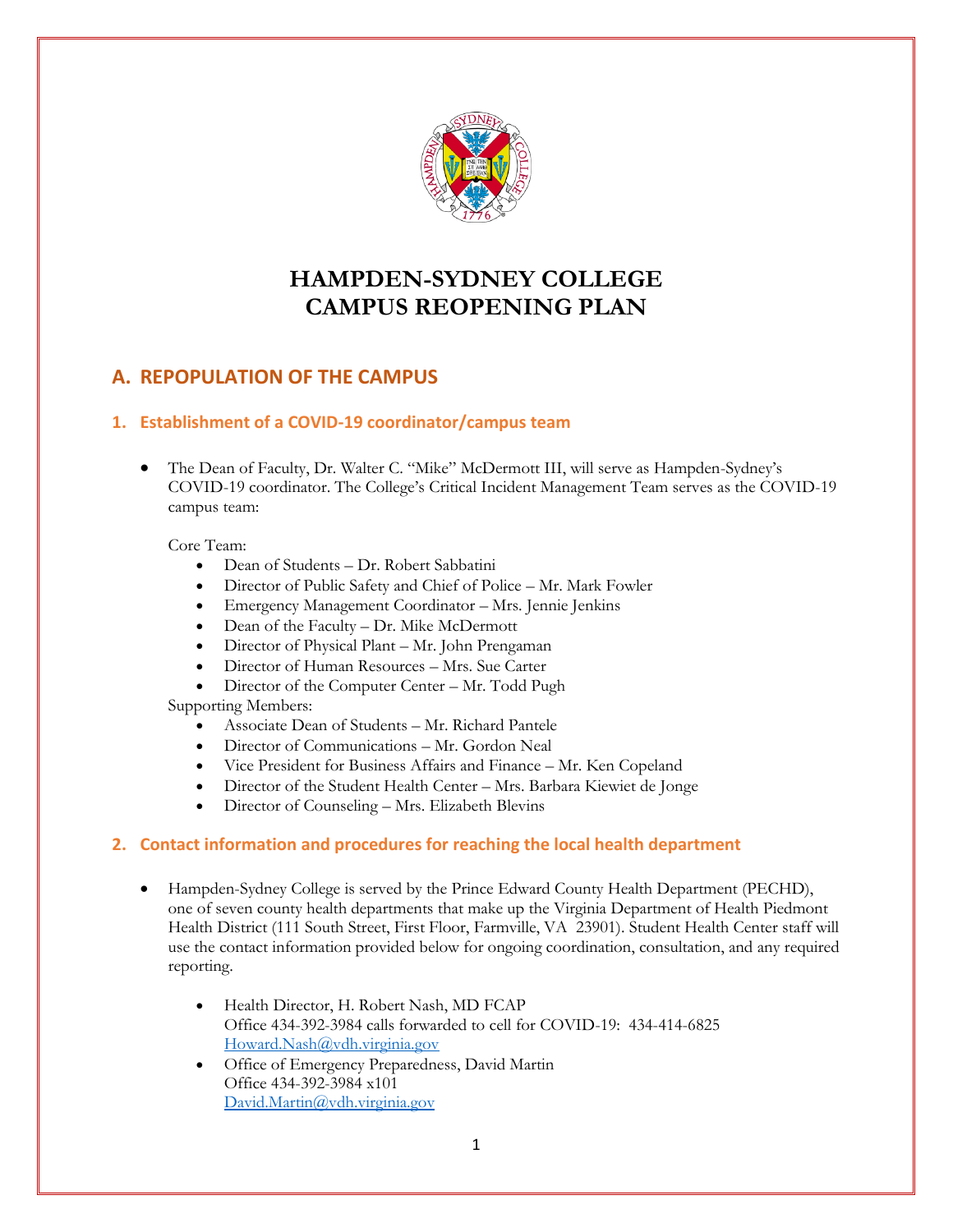- Senior Epidemiologist, Rhonda L. Pruitt, MPH Office 434-392-3984 x145, cell 434-390-8728 [Rhonda.Pruitt@vdh.virginia.gov](mailto:Rhonda.Pruitt@vdh.virginia.gov)
- VDH After-Hours: 866-531-3068

## **3. Students' initial return to campus**

- Student Health Services staff will identify students with known risk factors and contact them over the summer to review the CDC's information and guidance for People of Any Age with Underlying [Medical Conditions.](https://www.cdc.gov/coronavirus/2019-ncov/need-extra-precautions/people-with-medical-conditions.html?CDC_AA_refVal=https%3A%2F%2Fwww.cdc.gov%2Fcoronavirus%2F2019-ncov%2Fneed-extra-precautions%2Fgroups-at-higher-risk.html)
- Student Health Services will require all returning and incoming students to complete and submit a form documenting history of COVID-19 illness, testing results, and exposure, which Health Services staff will log, maintain, and update as necessary. Students will be encouraged to quarantine for two weeks prior to returning to campus.
- The Office of Student Affairs will send to parents in early July a list of things that students will need to bring to campus and related CDC guidance to help keep them healthy and compliant with CDC and Virginia Department of Health guidelines. These are:
	- Digital thermometer (that the student knows how to operate)
	- Tissues
	- Disinfectant wipes and cleaning supplies (CDC guidance for cleaning and disinfecting: [https://www.cdc.gov/coronavirus/2019-ncov/prevent-getting-sick/disinfecting-your](https://www.cdc.gov/coronavirus/2019-ncov/prevent-getting-sick/disinfecting-your-home.html)[home.html\)](https://www.cdc.gov/coronavirus/2019-ncov/prevent-getting-sick/disinfecting-your-home.html)
	- Acetaminophen and/or Ibuprofen
	- Cough medicine, for example, Mucinex or Robitussin
	- Hand soap and hand sanitizer (at least 60 percent alcohol) (CDC guidance for handwashing: [https://www.cdc.gov/handwashing/when-how-handwashing.html\)](https://www.cdc.gov/handwashing/when-how-handwashing.html)
	- Preferred fluids for rehydration
	- Box of disposable gloves for cleaning
	- Several cloth face coverings (recommended that cloth face covering is washed daily after use) or several boxes of one-time use, 3-ply paper masks (enough for a new mask daily) (CDC guidance about cloth face coverings: [https://www.cdc.gov/coronavirus/2019-ncov/prevent-getting](https://www.cdc.gov/coronavirus/2019-ncov/prevent-getting-sick/about-face-coverings.html)[sick/about-face-coverings.html\)](https://www.cdc.gov/coronavirus/2019-ncov/prevent-getting-sick/about-face-coverings.html)
- All students will be provided with a daily self-symptom monitoring form (based on CDC criteria and Virginia Department of Health guidance). Forms will be placed in every dorm room prior to their return.
- All parents and guests coming to campus will be provided with and required to perform a selfscreening/symptom evaluation form before visiting and to bring a mask(s) for use on campus.
- Students will move in during staggered move-in times and they will dine on a staggered meal service schedule.
- All fall orientation student programming will adhere to Forward Virginia, CDC, and Virginia Department of Health guidelines for social gatherings and social distancing. Traditional large gatherings will be cancelled, conducted virtually, or reorganized in smaller groups to comply with related guidance.

## **4. Education/training of students**

 All new and returning students will complete an online COVID-19 education module prior to returning to campus that describes the increased risks and responsibilities of communal living on campus.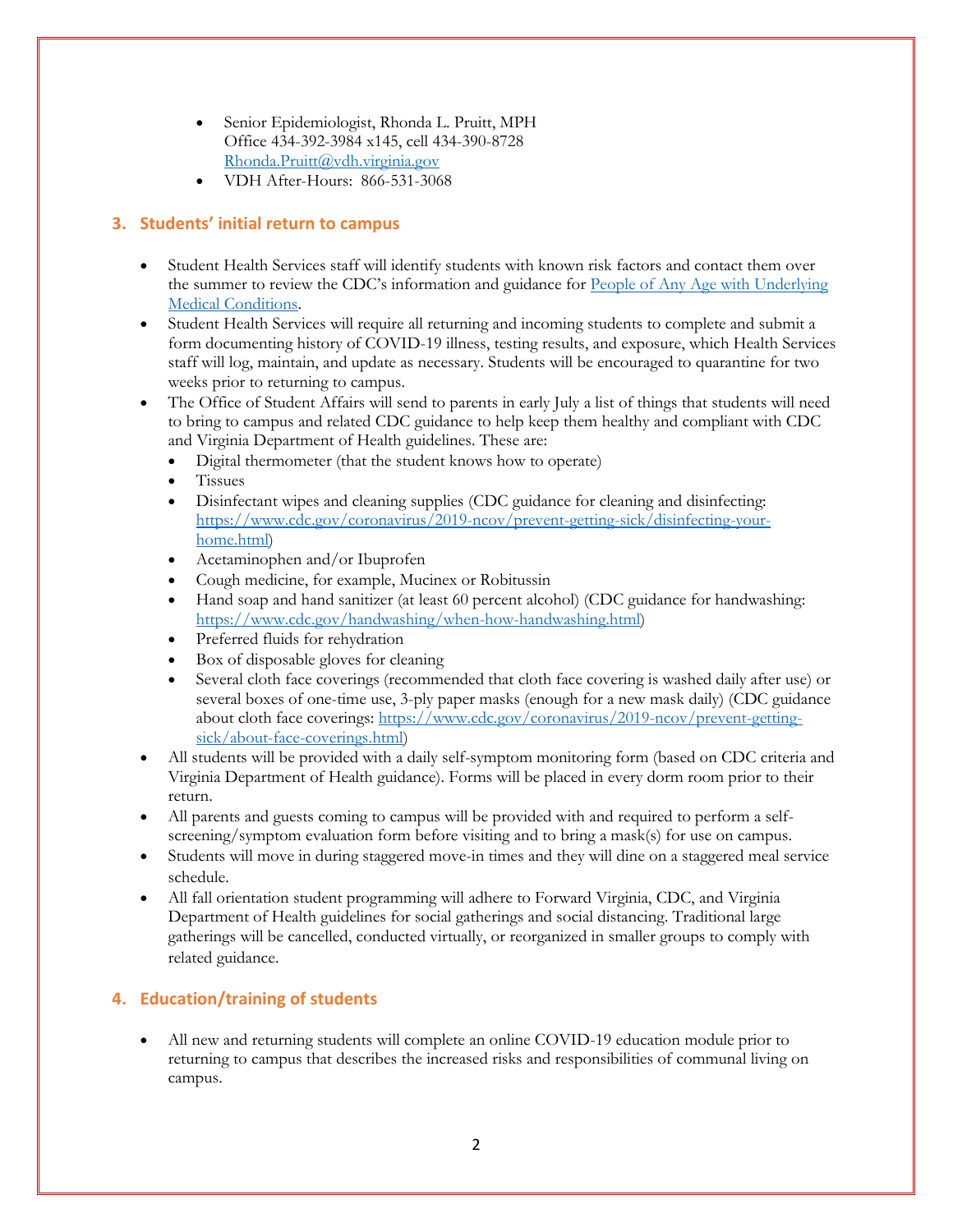- In-person COVID-19 prevention education programs for students upon their return will focus on the importance of social distancing, hygiene practices, wearing face coverings, taking their temperature each morning, answering the questions on the daily self-symptom monitoring form, staying in their residence if they are ill, quarantining, and not stigmatizing students who are ill. Training will be informed and/or conducted by staff members from the Human Resources Office, Student Health Center, Office of Student Affairs, and a resident biology professor specializing in immunology.
- Students will be encouraged to bring and maintain a quarantine bag including linens, towels, overthe-counter medications, thermometer, etc., should they need to be relocated to a quarantine room on short notice.

#### **5. Physical Distancing, according to CDC guidance:**

#### **a) Strategies to allow physical distancing in classrooms/learning environments**

- The College has adopted an adjusted semester schedule for fall semester 2020, dividing the traditional 14-week session—during which students normally take five courses—into successive 10-week and 4-week sessions during which students will take three or four and one or two courses, respectively. This will reduce the number of courses being taught at any point in the semester, reducing building occupancy, freeing up classroom space, and facilitating remote learning needed to accommodate individual faculty or student illness or circumstances that require remote learning more generally.
- The College has adopted an adjusted daily class schedule for fall semester 2020, increasing the time between classes to allow time for modified one-way traffic flow through buildings and for cleaning classroom surfaces.
- The Dean of Faculty's Office has adjusted classroom spaces and reassigned classrooms to allow the requisite six-foot spacing between occupants. Class enrollments will be limited as needed to maintain social distancing in available classrooms. Desks will remain on designated spots throughout the day, and students will be asked to seat themselves at desks and chairs that are designated for their class meeting. This will ensure physical distancing and reduce shared surfaces among classes.
- When possible and feasible given weather and teaching needs, faculty members are encouraged to hold class outside.
- Faculty members will conduct in-person group work and hands-on learning activities in ways that maintain six feet between participants.
- Through start-of-year communication, the Dean of Faculty's Office will notify students, faculty members, and other employees of new physical distancing expectations in academic spaces. These include: walking around rather than through academic buildings that are not the destination, waiting outside rather than congregating in hallways before or between classes and other meetings with faculty members, limiting elevator usage to one passenger at a time, and limiting use to the maximum capacity noted at restrooms. Signage at building entrances, elevators, and restrooms will reinforce these messages.
- The Bortz Library staff has adjusted library spaces and services to allow for adequate space between patrons, including at service desks and in seating areas. Through its electronic newsletter and signage, library staff will notify patrons of new expectations in the Bortz Library, including: using and leaving all furniture where it has been placed; limiting use of group study rooms to the posted occupancy as determined by library staff based on room size; using outside porch and covered areas as weather permits; using designated book drop/equipment return areas rather than handing materials to staff members or student employees; maximizing use of electronic interlibrary loan services for articles and book chapters; accessing research assistance in person with physical distancing or by phone, email, or chat feature on the library's website;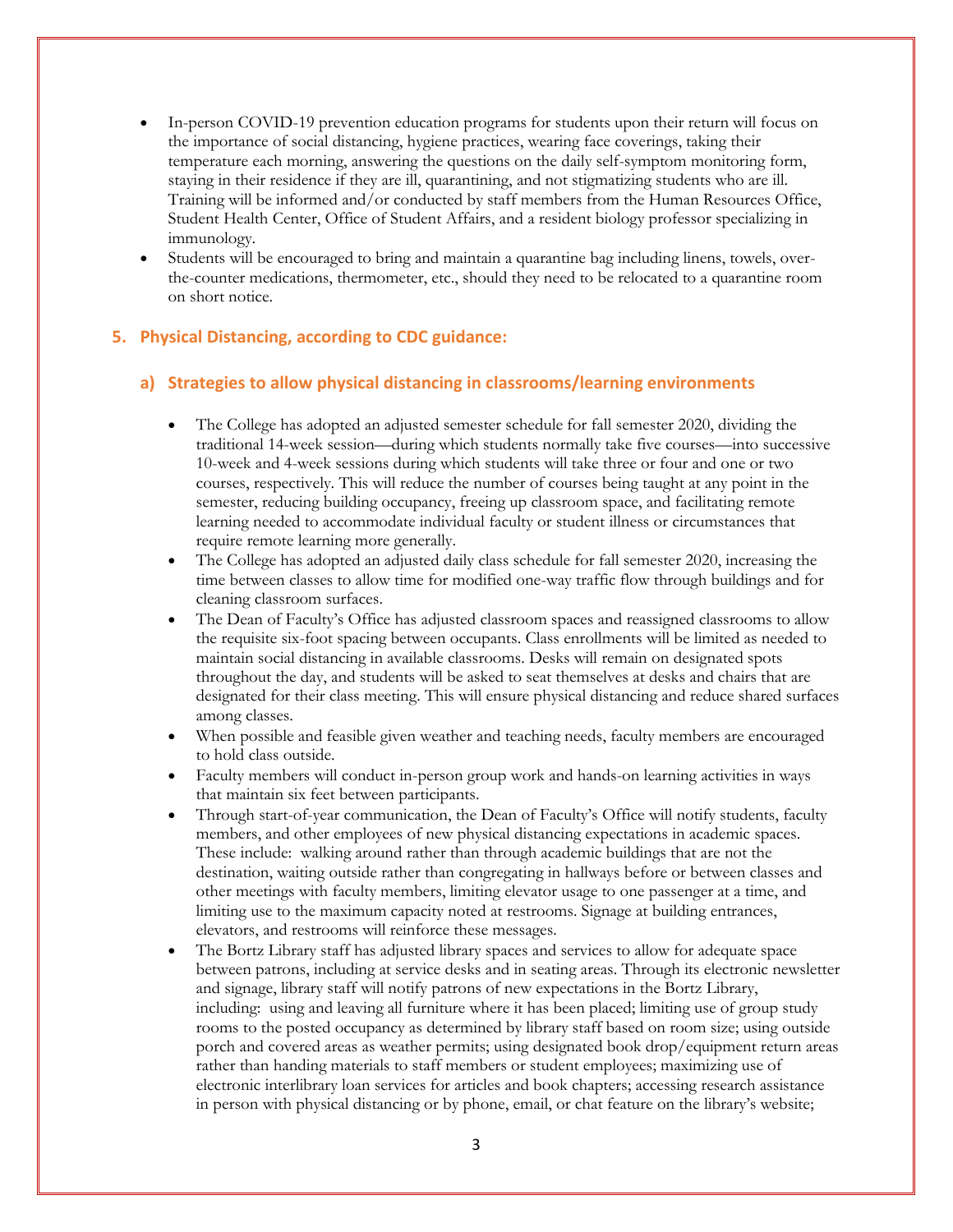and observing all required safety precautions, including social distancing, wearing face coverings, and limiting shared materials when using library services in person.

#### **b) Social distancing considerations outside the classroom**

- Residents will be limited to one guest (student or non-student) in their residence at a time, not to exceed more than ten people in any one location at a time.
- Changes in dining services to facilitate social distancing reflect Forward Virginia restrictions and recommendations in place for restaurant and beverage services, and Virginia Department of Health guidelines. These include restricted capacity, six-foot table spacing, limited seating, oneway traffic flow where possible, designated one-way entry and exit points, expanded outdoor seating areas, and floor markings at food, beverage, and checkout lines.
- All student clubs and organizations, the Student Senate, and the Honor Court will be required to conduct meetings, fairs, activities, events, orientation, training, trials, elections, debates, etc. using Zoom or other virtual platforms during the fall semester or until in-person activity can be done in compliance with Forward Virginia social gathering restrictions and CDC and Virginia Department of Health guidelines.
- The Associate Dean of Students will provide regular updates concerning current College COVID-19 policies, Forward Virginia restrictions, and guidance from the CDC and Virginia Department of Health. The Student Senate will also host regular information sessions for clubs and organizations regarding updates to College COVID-19 policies, Forward Virginia restrictions and CDC and Virginia Department of Health guidelines.
- Outdoor student activities will be encouraged if they comply with Forward Virginia restrictions and CDC and Virginia Department of Health guidelines. The College Activities Council will provide students with engaging virtual events (gaming and digital competitions) as an alternative to in-person activities.
- Athletics and club and intramural sports will be carried out in compliance with Forward Virginia restrictions and guidelines set forth by the CDC, Virginia Department of Health, the NCAA, and in coordination with the other member schools in the Old Dominion Athletic Conference. The College has developed a framework for each of its NCAA sports and is anticipating guidance in July that will allow for more detailed planning and communications about whether and how each sport may be carried out.
- Team meetings and athletic staff meetings will be conducted by Zoom unless or until in-person meetings can be done in compliance with Forward Virginia social gathering restrictions and CDC and Virginia Department of Health guidelines for social distancing.
- The College will not initially allow any social gatherings involving alcohol on fraternity circle. This policy will be reviewed periodically by the COVID-19 campus team and Senior Staff.
- Fraternities will be allowed to conduct official business in chapter houses if they comply with Forward Virginia restrictions and CDC and Virginia Department of Health guidelines. However, fraternities will be encouraged to conduct virtual meetings until further notice.
- Fraternities will be permitted to host recruiting events, chapter development programs, and small social gatherings, but they must be registered via the Event Request System monitored by the Associate Dean of Students for Student Engagement and Judicial Affairs and must comply with Forward Virginia social gathering restrictions and CDC and Virginia Department of Health guidelines. Fraternities will be encouraged to host events virtually.
- The Interfraternity Council will conduct only virtual meetings, including weekly meetings to discuss new member education, philanthropy, and social events until further notice or for as long as social gathering guidelines remain in place. New member education will be conducted virtually as well.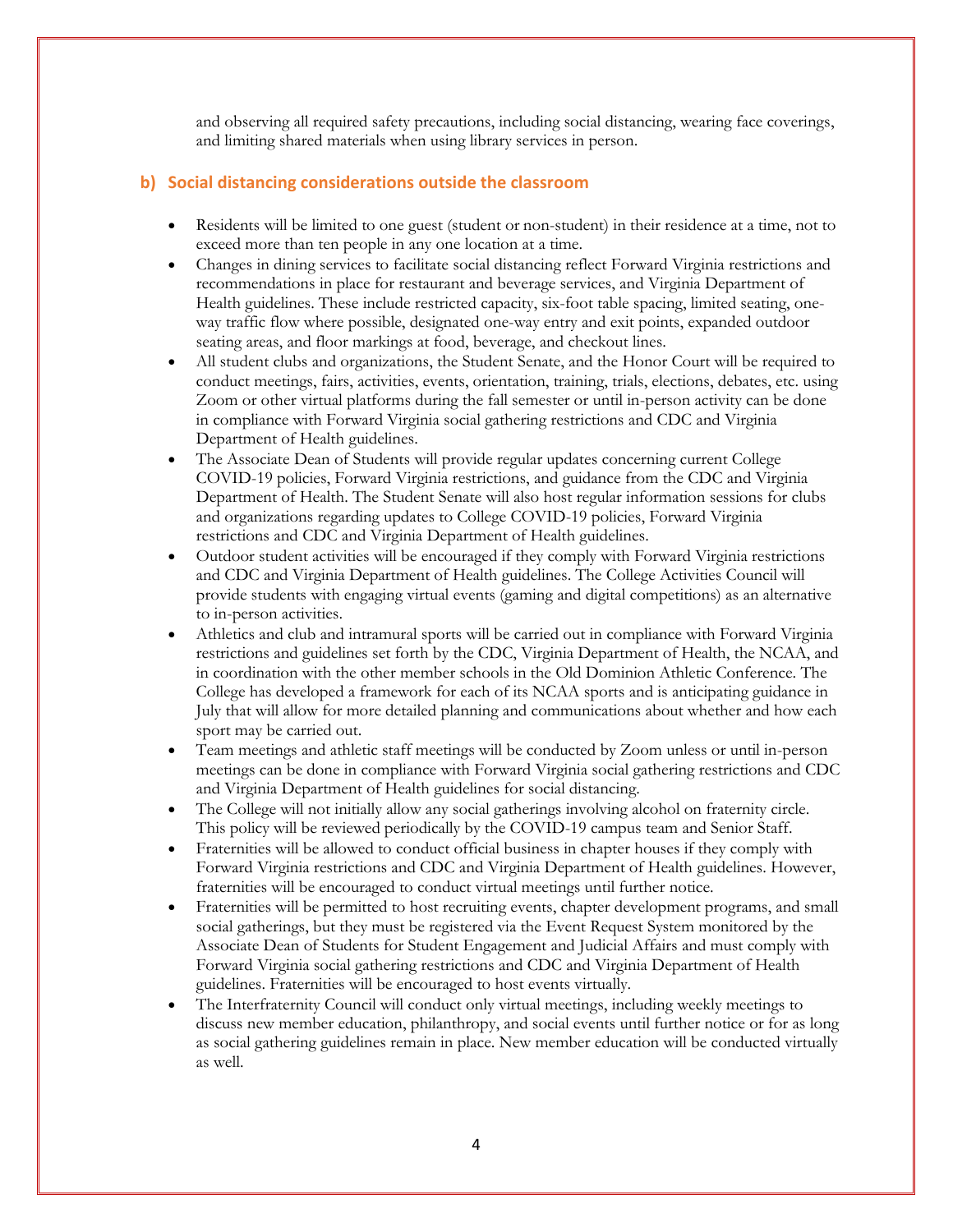#### **c) Physical distancing in communal, shared spaces**

- Lounge furniture will be removed from residential facilities to discourage gatherings within common spaces.
- TigeRec Fitness Center is limited to 20 patrons at a time. Patrons and staff members must adhere to physical distancing guidelines and maintain ten feet between themselves and others when possible. Some machines are closed to adhere to physical distancing guidelines. Furniture in the lobby is unavailable for seating or waiting. Patrons are not permitted to bring guests. Use of Leggett Pool is limited to ten lap swimmers with no more than two swimmers per lane. Restrictions in the fitness center and pool may be adjusted as allowed by Forward Virginia restrictions.
- Signage will be in place to direct traffic flow through the Pannill Commons and Tiger Inn. Weather permitting, students will be encouraged to pick up food and move outside. Additionally, students may be assigned a period for dining based on their academic schedules.

## **d) Limitations on size of gatherings/physical distancing during gatherings**

- Gatherings will not be held or allowed on campus unless they conform to Forward Virginia restrictions and comply with any related Hampden-Sydney College COVID-19 requirements as well as CDC and Virginia Department of Health guidelines.
- Organizers of lectures, programs, and other events normally open to the College community will be encouraged to conduct these activities virtually if possible. Such events that cannot be conducted virtually may be held in person and will be restricted in number of attendees in each space according to current Forward Virginia restrictions and CDC and Virginia Department of Health guidelines. Event organizers will plan to use larger venues than would ordinarily be the case, working with the College Events Office to reserve locations. Seating will be spaced six feet apart in those venues to allow for social distancing, and all other safety protocols currently in place, including face coverings, staying home if ill, and handwashing or sanitizing, will be required. In the event of larger potential audiences than can be safely seated in a venue, tickets will be issued and required for attendance. Video feeds may also be provided in overflow locations to provide additional capacity.
- The Dean of Faculty will recommend that faculty members avoid meeting with students in small, enclosed office spaces, and instead offer online office hours, outdoor meetings, or meetings in a larger open space (e.g., Bortz Library, Brown Student Center, or an empty classroom) that allows for social distancing. Faculty members should be prepared to meet remotely with students who are unable to meet during designated office hours, particularly due to illness.
- The Dean of Faculty will recommend that meetings of committees, departments, or other faculty groups that are expected to run on their usual schedules to accomplish the work of the faculty be held in keeping with Forward Virginia restrictions and CDC and Virginia Department of Health guidelines. Groups are encouraged to consider online meetings as well as outdoor or large, open indoor spaces for in-person meetings when appropriate to allow for social distancing. If a member of the group would like to participate but is unable to attend in person for health reasons, the department or committee chair should make attendance possible through remote communication.

#### **e) Strategies for food/dining services**

 The College and its food service provider, Thompson Hospitality, will require all students, employees, and guests to wear face coverings while in the Pannill Commons, Tiger Inn, and at catered functions. Patrons may remove their face coverings while eating and drinking in designated dining areas. Signage will reinforce this requirement.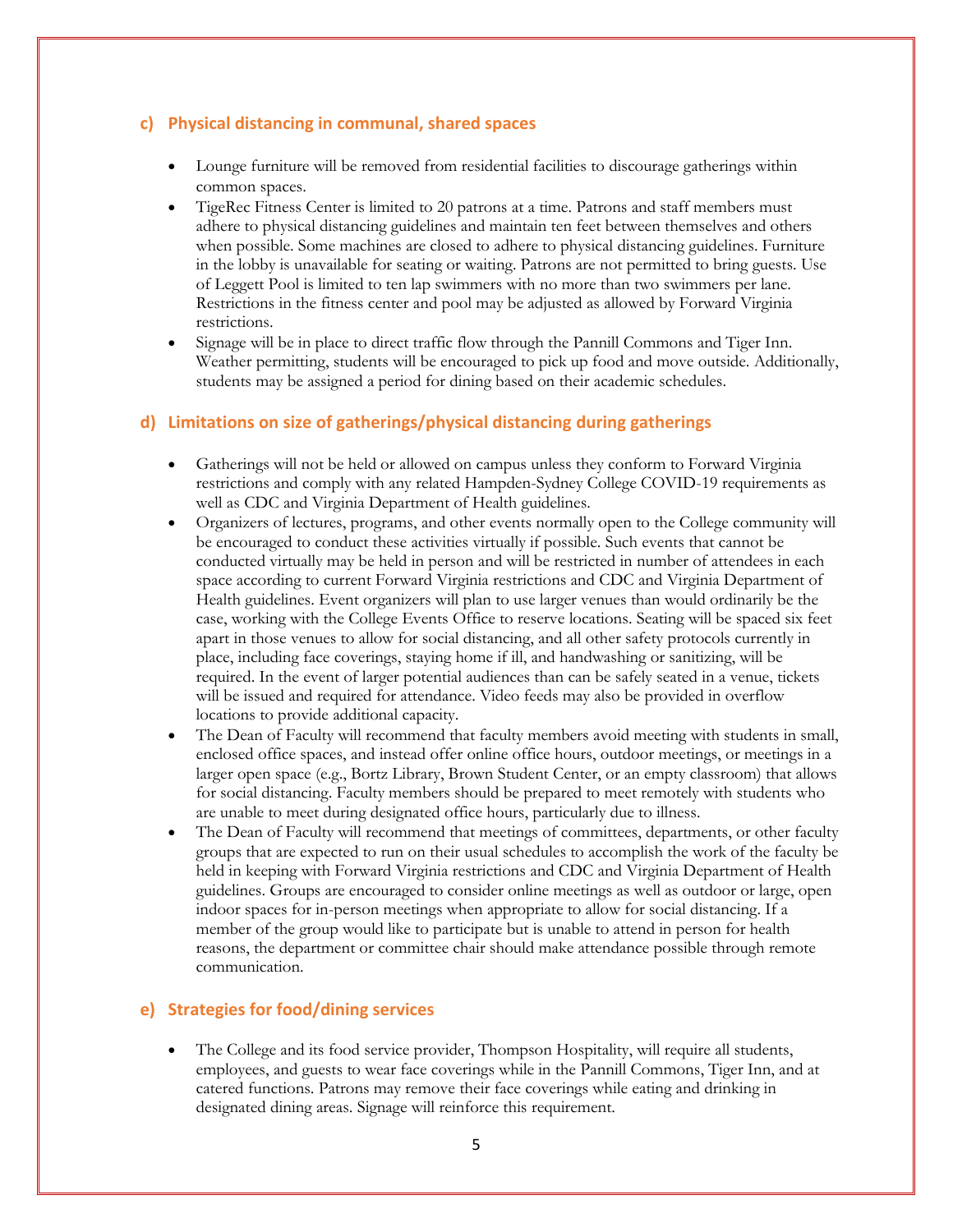- Through start-of-year communication, the Business Office in conjunction with Thompson Hospitality, will notify students, faculty members, and other employees of expectations and requirements in dining spaces that will comply with Forward Virginia guidance. Signage will reinforce these new requirements. These include: staying home if sick, using designated one-way entry and exit points, washing and/or sanitizing hands before and after dining, maintaining physical distancing, using face coverings except while eating and drinking in designated areas, and adhering to designated seating limits in all dining areas.
- Thompson Hospitality will provide a start-of-year orientation for its employees and weekly trainings for all managers and dining service associates through its Learning Management System that will offer up-to-date information on COVID-19-related requirements. Additional training will be provided during routine monthly training and daily pre-service meetings. This ongoing training will include temperature self-measuring and self-symptom monitoring prior to each shift, glove usage, handwashing, and wearing of masks in accordance with Virginia Department of Health guidance. Thompson Hospitality managers and associates will receive maps and guidelines from the Business Office on how to properly social distance in all areas while working and interacting on the Hampden-Sydney campus.
- The Human Resources Office will provide a dining employee opening orientation for Hampden-Sydney and Thompson Hospitality custodial and dining service managers and associates to allow for seamless execution of policies and procedures across both employee groups.
- College custodial staff will perform deep cleaning in bathrooms at least after each meal period at the Pannill Commons and Tiger Inn using Germ Buster. Sanitizer and Germ Buster will be available for frequent cleaning (every 60 minutes during operations) in high-traffic areas, including the serving area, dining area, stair railings, and entrance and exit doors.
- Tables and seating have been removed from each dining facility to ensure occupancy will not exceed Forward Virginia requirements for Restaurant and Beverage Services while maintaining a minimum of six feet of physical distancing between individuals as much as possible. Tables will be spaced at least six feet apart and maximum occupancy of tables will be indicated. Additional outdoor seating areas will be established with the same spacing and seating guidelines as indoor tables.
- Food service will comply with Forward Virginia guidelines and include a combination of food served in disposable service or to-go containers and self-service food and beverages with continuous monitoring by trained associates at food lines and barriers when touching shared utensils. Diners may dine in or carry-out food.
- Floor stickers will denote six-foot spacing for food, beverage, and checkout lines. Cashier stations will have Plexiglass barriers and contactless checkout will be available.

#### **6. Hygiene practices and cleaning/disinfecting protocols**

 Building and Grounds staff will meet in early July to review the College's COVID-19 reopening plans and for detailed training/retraining in the hygiene and cleaning, sanitizing, and disinfecting procedures required in the College's reopening plans. In addition to cleaning protocols, key points will include daily self-symptom monitoring, staying home if ill, social distancing, frequent handwashing, wearing face masks when working in campus buildings, and wearing gloves while cleaning/sanitizing/disinfecting. Building and Grounds staff will continue to meet bi-weekly to review updates and to ensure that established guidelines are being followed.

#### **a) Cleaning and disinfection protocols**

 The custodial supervisor and building custodians are creating a checklist for each campus building, including quarantine and isolation spaces, that custodial staff will follow to ensure that cleaning and sanitizing protocols are maintained. Special emphasis will be placed on sanitizing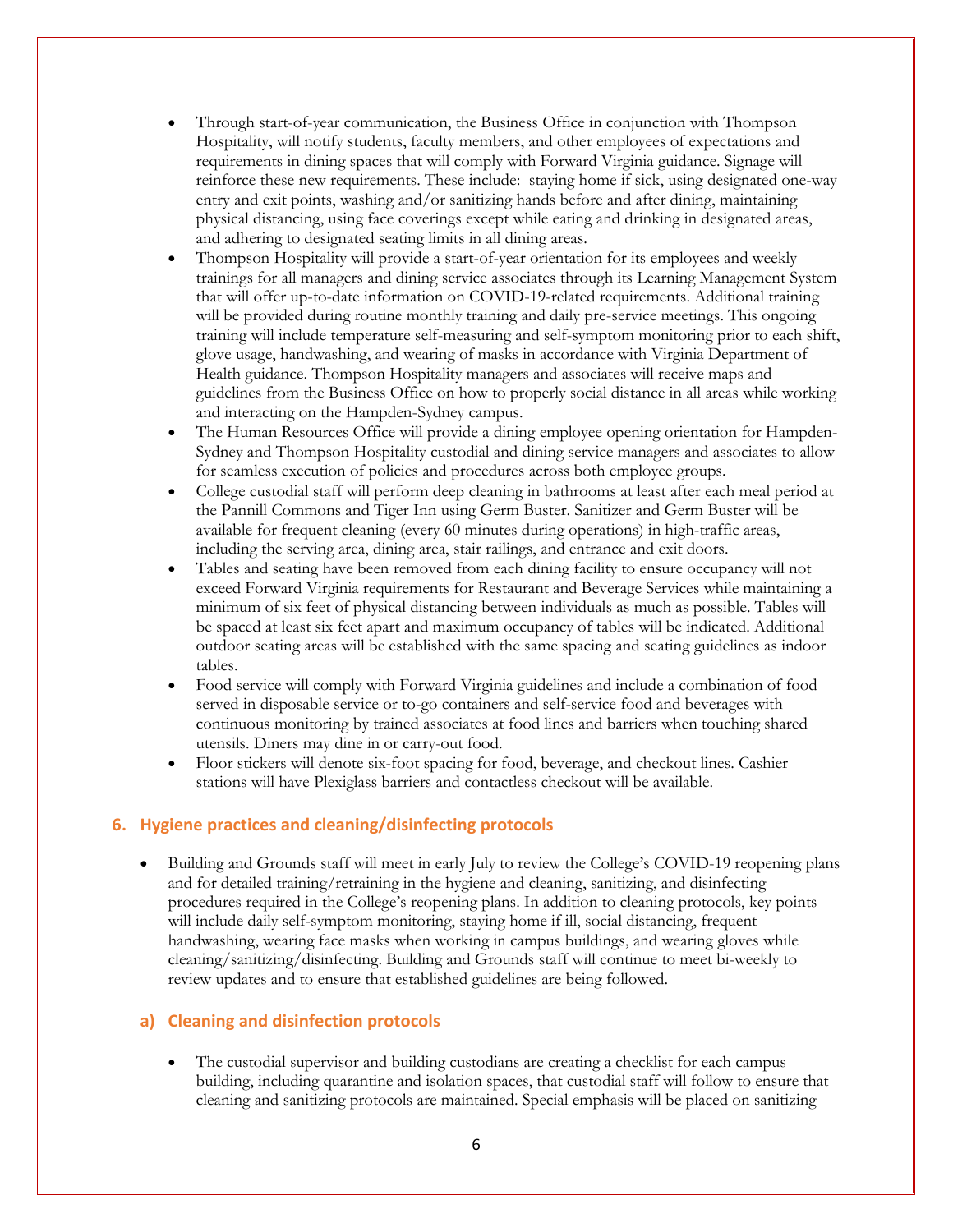and disinfecting frequently touched surfaces, including handrails, door handles, elevator control panels and buttons, restrooms, water bottle-filling stations, and countertops.

- Motor pool vehicles are supplied with cleaning supplies and cleaned by the users after each use.
- Restrooms in all academic buildings and student communal bathrooms will be cleaned twice daily, once first thing in the morning and again after lunch, Monday through Friday. Bathrooms in student suites will be cleaned by the student occupants
- Building and Grounds custodial staff will disinfect all student rooms prior to August 7 with electrostatic spray and VitalOxide. In all campus buildings where possible, staff will maintain relative humidity levels between 40 and 60 percent to minimize viral spread.
- In academic buildings, students will be expected to clean their own desks and chairs at the beginning of each class period with materials provided in the classrooms. Signage will ask anyone using a shared piece of equipment, keyboard, or other shared surface in labs or classroom spaces, to clean it before and after use.
- Spaces and services in Bortz Library are being adjusted to address the need for additional cleaning of shared surfaces and materials. Custodial and library staff will clean diligently, and additional materials will be provided for patrons to wipe surfaces.
- Student Health Center staff will disinfect high touch surfaces (light switches, doorknobs, faucets, toilet handles, phones, computer keyboards, counters, tables, and handles) upon entering and prior to leaving the building each day. The staff will also disinfect exam rooms, bathroom, waiting room, and front doorknob after each patient, and as needed throughout the day. Custodial staff will clean and disinfect the building daily and as requested by Health Center staff during regular hours in the event of contamination.
- Fraternity house common spaces will be cleaned and disinfected twice weekly. Resident Assistants on Fraternity Circle will be encouraged to conduct official maintenance and house cleanliness walkthroughs each week and will submit reports through the Fraternity House Maintenance reporting system monitored by the Associate Dean of Students.
- Custodial staff will sanitize campus store areas including doors, stair rail, elevator, and bathrooms. Store employees will use antibacterial wipes at the registers to frequently clean counters and plastic credit card machine covers.
- Post Office employees will clean surfaces upon entering and prior to leaving each day and will sanitize each piece of equipment after each use. Employees will frequently wash hands and/or use hand sanitizer and wear gloves when handling packages.
- TigeRec Fitness Center staff will clean and disinfect equipment, benches and chairs after each use and Leggett Pool staff will clean and disinfect bleachers after each use.
- As part of enhanced campus cleaning protocols and building checklists, custodial staff and supervisors will monitor cleaning supplies around campus (e.g., in classrooms, sanitizing stations, various offices, etc.). The College endeavors to obtain and maintain an adequate and reliable supply for anticipated heavy usage this fall. The custodial supervisors will include correct use and storage of the full range of cleaning/sanitizing/disinfecting supplies as part of initial and ongoing staff training.

#### **b) Hand sanitizer/handwashing stations**

 Hand sanitizer will be available at entrances to dining facilities, student health services and counselling centers, academic buildings, Bortz Library, Brown Student Center, TigeRec Fitness Center/Leggett Pool, campus store, and post office, and at cashier/checkout, food service, and other service locations. Sanitizer stations will be monitored by custodial staff to ensure a continuous supply.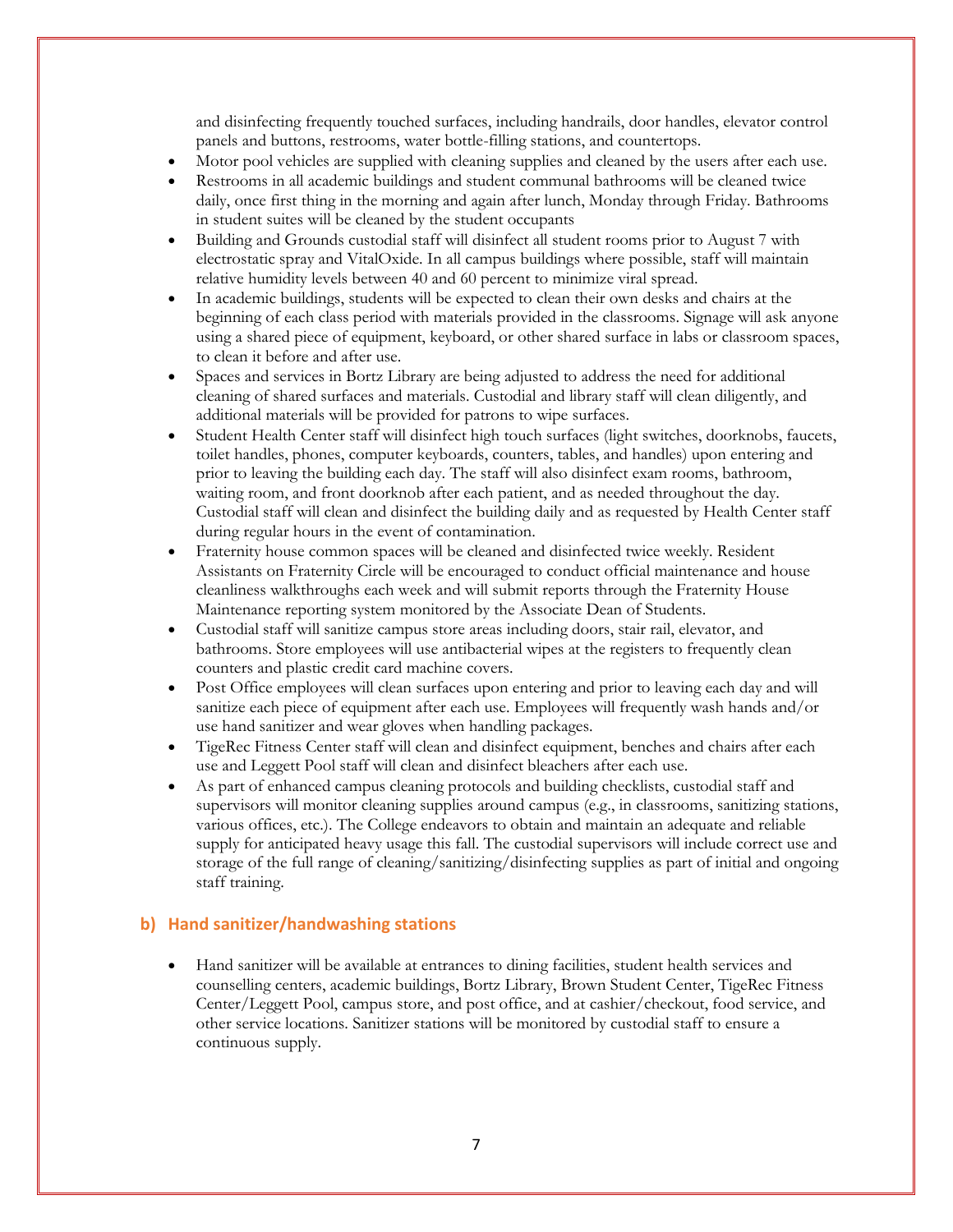## **c) Shared objects**

 To cut down on shared surfaces, some classrooms will have desks marked by color and be keyed to class period. Where possible, students and faculty members will not share workstations, computers, or other classroom equipment. Where there is any shared equipment or supplies, signage will ask users to clean it before and after use. Cleaning materials will be maintained in those areas.

#### **7. Housing**

- Face coverings and social distancing will be required in residential common spaces, including bathrooms, lounges, kitchens, laundry rooms, and corridors outside of residence hall and collegeowned house, apartment, and townhouse rooms.
- The number of available single rooms (including double rooms converted to singles) will be based on the size of the freshman class and the number of returning students. Students desiring a single room are to contact the Office of Student Affairs. Students housed with roommates will receive information from the Office of Student Affairs upon arrival regarding the importance of sanitizing living quarters daily. Guidance regarding effective use of household cleaning products to aid in prevention and minimize the spread of COVID-19 and other illness will also be distributed to all residential students.
- Signage for proper hand hygiene will be placed in all residence halls.
- Residential students will have ID or key access to their assigned residence hall or residential facility only. They will need to be the guest of another student to gain access to another residential facility.
- No more than ten people may be gathered in one place at one time inside all residential facilities, including common spaces, yards, porches, decks, etc.
- Residents will be limited to one guest (student or non-student) in their residence at one time, not to exceed more than ten people in any one location at a time.
- Resident Assistant training, conducted by Human Resources, will include numerous virtual flash sessions and small group training settings. Training sessions will be held in two groups to comply with Forward Virginia restrictions and CDC and Virginia Department of Health guidelines for social gatherings and social distancing and will include sessions about COVID-19 and health and wellness.
- Resident Assistants will focus on developing their student communities, sometimes virtually, including checking in on their residents' health and wellbeing. While on their duty rounds, Resident Assistants may assist in sanitizing and cleaning efforts, including wiping down public areas, Resident Assistant Office seating and tables, door handles, stairwells, etc.
- Resident Assistants will assist in the education of residents regarding COVID-19, health and safety practices, Hampden-Sydney's reopening plan, and they will document and report policy infractions regarding the wearing of masks, social distancing, and visitation and gathering policies to the Office of Student Affairs.

#### **8. Consideration of vulnerable individuals**

- In coordination with Human Resources, supervisors have educated their employees regarding highrisk groups as defined by the CDC, and have encouraged all employees to reach out to Human Resources to arrange for reasonable accommodations if they have concerns due to a condition that places them in a high risk group or if they reside with an individual who is in a high-risk group.
- [LiveHealth Online](https://livehealthonline.com/) is available for all employees who need expert medical advice, care, and/or prescriptions but do not require an in-person doctor visit. An [Employee Assistance Program](https://www.anthem.com/employer/eap/employee/) is also available to offer emotional support during this stressful period. These benefits can be accessed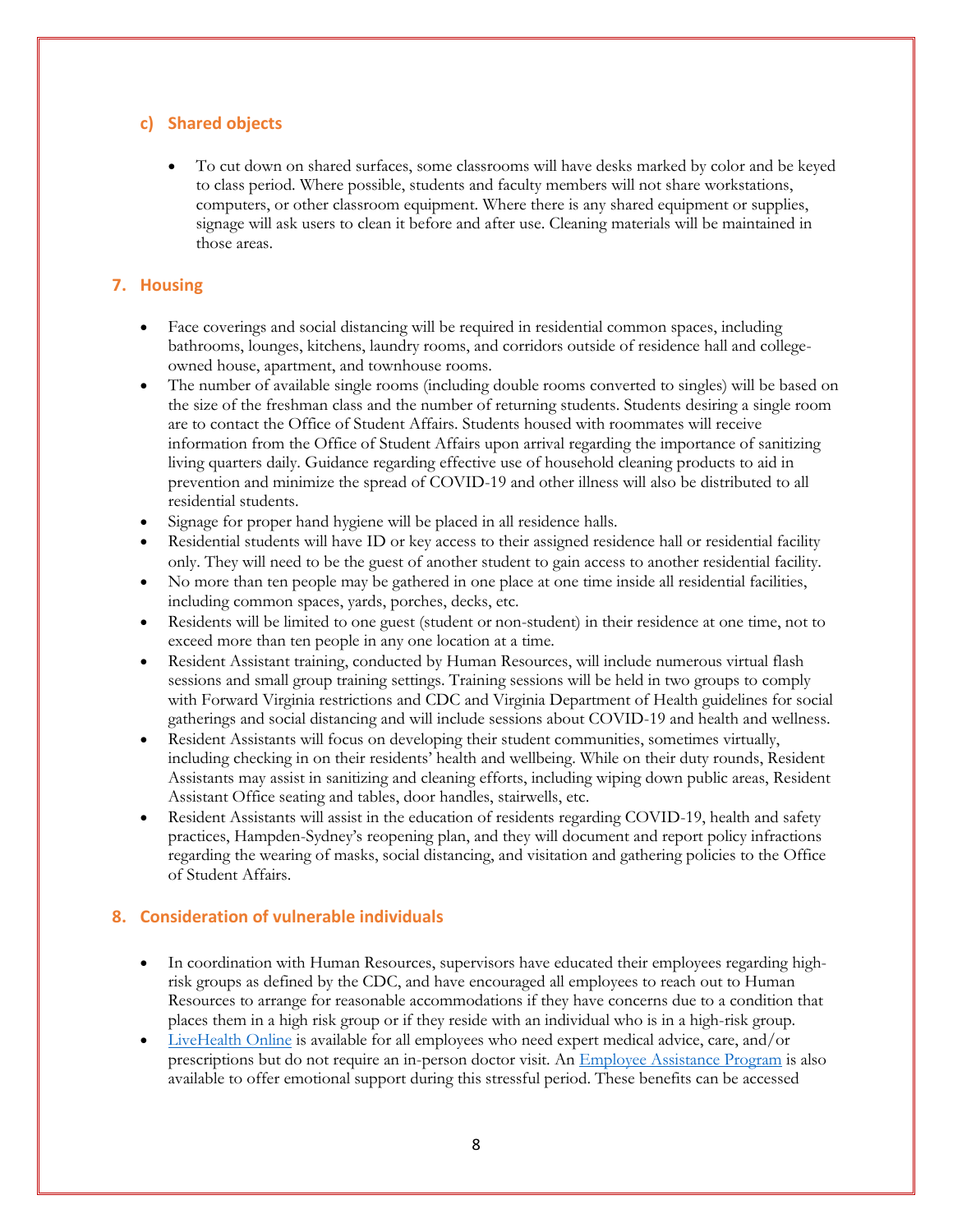through video technology available on most smartphones, tablets, and computers with a camera. Human Resources staff members are available to assist employees in accessing either benefit.

 Student Health Services staff will identify students with known risk factors and contact them over the summer to review the CDC's information and guidance for People of Any Age with Underlying [Medical Conditions.](https://www.cdc.gov/coronavirus/2019-ncov/need-extra-precautions/people-with-medical-conditions.html?CDC_AA_refVal=https%3A%2F%2Fwww.cdc.gov%2Fcoronavirus%2F2019-ncov%2Fneed-extra-precautions%2Fgroups-at-higher-risk.html) 

#### **a) Policy options to support those at higher risk**

- College employees who believe that they are at a higher risk, are immunocompromised, or live with family members who are at higher risk have been asked to contact Human Resources to discuss alternative work arrangements.
- Reasonable accommodations for employees at higher risk from COVID-19 include but are not limited to telework, alternative office hours, flexible work schedule, change in work environment to minimize exposure to others, and provision of extra PPE or cleaning supplies.
- All employees who can work from home or self-isolate on campus have been doing so and will continue to do so. Supervisors and Human Resources have devised plans that best suit individuals and departments to preserve the wellness of the College's workforce and especially those at higher risk. Those who are not able to telework or work on campus may be eligible for paid sick leave under the Families First Coronavirus Response Act (FFCRA) or any similar benefit that may be offered by the College if FFCRA eligibility or benefits end.
- The Dean of Faculty's Office and other campus departments will work with students with underlying health conditions to arrange for them to take classes and access other academic support services remotely.

#### **b) Flexible sick leave policies and practices**

- Emergency Sick Leave, for employees directly impacted by COVID-19, provides ten days of paid sick leave at 100 percent of the employee's pay rate. Employees are considered directly impacted if they have been quarantined by a local, state, or federal order, or a health care professional (for any reason), or if they exhibit symptoms of COVID-19 and are seeking diagnosis and treatment.
- Emergency Sick Leave, for employees indirectly impacted by COVID-19, provides ten days of paid sick leave at two-thirds of the employee's pay rate. An employee is considered indirectly impacted if an individual that the employee is caring for is quarantined by a local, state, or federal order, or a health care professional (for any reason), or exhibits symptoms of COVID-19 and is seeking diagnosis or treatment, or if an employee has a child whose school or daycare closed due to COVID-19.
- Expanded FMLA is available for employees whose children are affected by COVID-19 school or daycare closures. Eligible employees can receive up to 12 weeks of leave, paid at two-thirds of the employee's pay rate. There is a ten-day waiting period, but those ten days can be covered by Emergency Sick Leave (as described above).
- Faculty members have been asked to ensure that a clear and complete syllabus with embedded key deadlines is posted on Canvas prior to the start of the semester in case individual students or faculty members become ill or quarantined or the College is required to transition to remote learning on short notice. For students who need to be quarantined or isolated during the semester, faculty members will do their best to provide accommodations, using recording equipment if possible and appropriate, or asynchronous alternative assignments.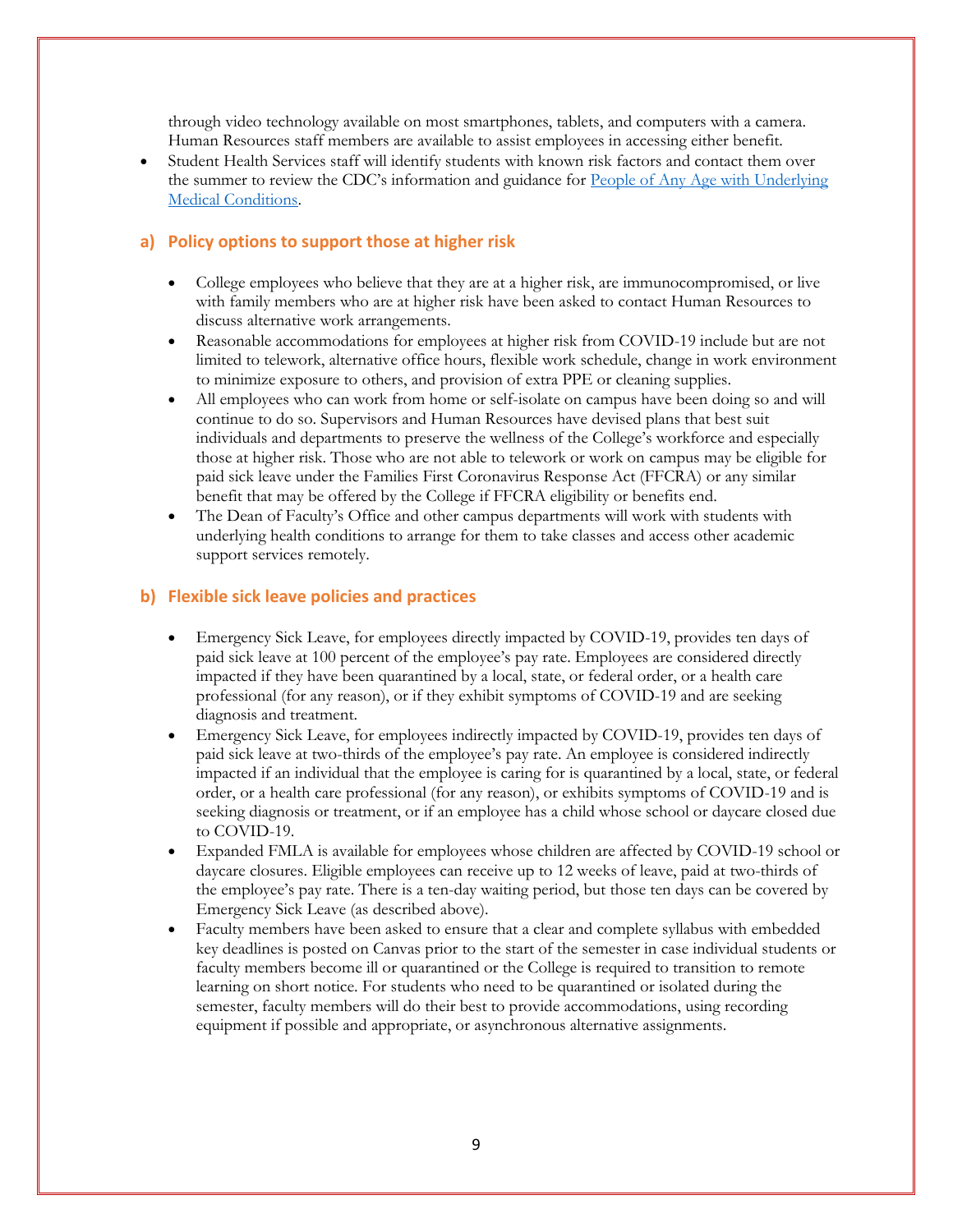#### **c) Policies for return to class/work after COVID-19 illness**

- The Human Resources Office has notified all employees and also reinforced in supervisor training sessions that employees who begin to exhibit symptoms of COVID-19 (as defined by the CDC) while at work are to leave the campus immediately, and that employees who begin to exhibit symptoms of COVID-19 outside of work will not be permitted to return to work until a plan is developed for their safe return.
- In either case, supervisors and department heads are to: contact the Building and Grounds Office to request special cleaning of the areas used by the employee displaying symptoms, notify the symptomatic employee's colleagues of the situation so they can take extra precautions, and notify Human Resources to assist supervisors and departments in providing opportunities for the affected employee to work from home or to take FFCRA leave.
- An employee may return to work if he/she has a negative test result and seven days have passed since the symptoms first started, or if he/she has a positive test result and 14 days have passed since the symptoms first started. If testing is unavailable, an employee will be treated as if he/she has tested positive. In all cases, employees must be free of symptoms before returning to work.
- If an employee has been exposed to COVID-19 (was in close proximity to someone presumed or confirmed positive), the decision to quarantine the employee will be made by Human Resources and Health Center staff, based on circumstances surrounding the case. In such a situation, work from home and/or FFCRA leave may be appropriate.
- Symptomatic students must be seen by the Student Health Center or a physician for an evaluation and possible testing or be free of symptoms for 14 days before returning to classes and resuming more routine life on campus.
- If a student has been exposed to COVID-19 (was in close proximity to someone presumed or confirmed positive), the decision to quarantine the student will be made by the Student Health Center and the Office of Student Affairs.
- The Student Health Center or the Office of Student Affairs will contact Building and Grounds to request special cleaning of the areas (residence hall, bathrooms, classrooms) occupied by students who have tested positive or been exposed to COVID-19.

#### **9. International student considerations**

 The Director of Global Education and Study Abroad will oversee international students returning to campus. International students will be asked to return to campus early and will quarantine for two weeks. Students will be housed with a kitchen for meal preparation and checked on by the Director of Global Education and the staff of the Office of Student Affairs.

## **10. Partnership and communication/information sharing with the local community, health systems and other stakeholders**

- The College's President participates in weekly calls with the Piedmont Health District Health Director and leaders of Centra Southside Community Hospital, local and county government agencies and schools, and Longwood University for sharing updates and information.
- Staff members in the Student Health Center and Office of Student Affairs maintain ongoing coordination and consultation with local health systems.
- Hampden-Sydney will host a meeting this summer with the Prince Edward County Emergency Manager and representatives from Longwood University, Centra Southside Community Hospital, and Prince Edward County Health Department to review reopening plans and ensure that the county is prepared to meet potential needs.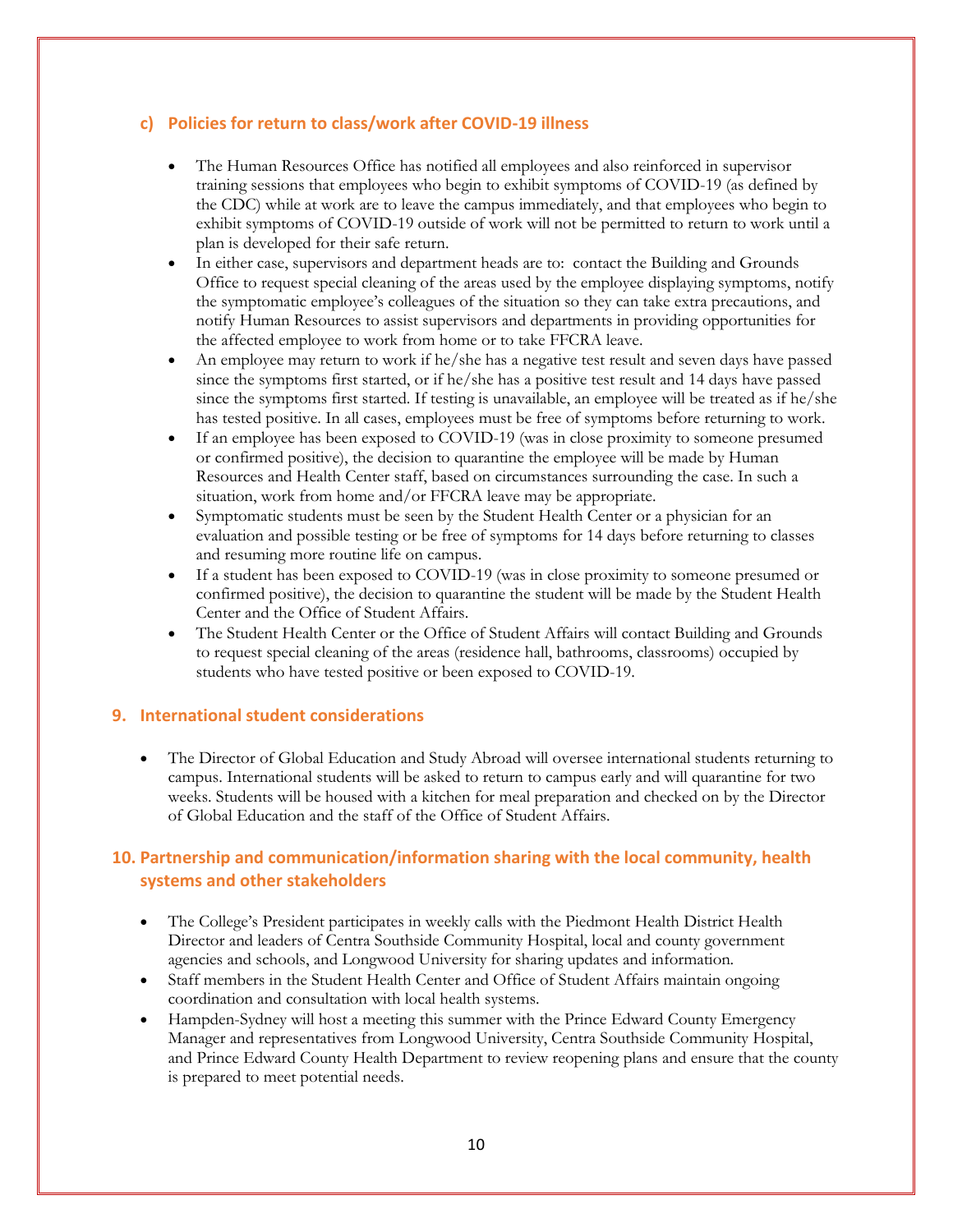#### **11. Face coverings**

- Since Governor Northam's Executive Order 63 took effect, in addition to established social distancing requirements, the College has required all employees and others on campus to wear facial coverings when entering and exiting buildings, in public areas and when meeting or working with others indoors, and anytime at least six-foot physical distancing cannot be maintained outdoors. This requirement is reinforced by Human Resources in regular messaging to employees, which also includes CDC guidance for proper donning, doffing, and use of face coverings.
- Signage throughout campus, including in academic buildings, Bortz Library, Brown Student Center, student health services and counselling centers, the Pannill Commons, the Tiger Inn, TigeRec Fitness Center/Leggett Pool, campus store, and student living units, provides visual reminders regarding the required use of face coverings, social distancing, and staying home if ill.
- As with other policy compliance, Human Resources will work with any employee who fails to comply with COVID-19 related policies with a goal of bringing the employee into compliance in order to protect the safety of our community and the Office of Student Affairs will work with any student who fails to comply with COVID-19 related policies.
- Face coverings must be worn by faculty members inside classrooms at all times. If a faculty member cannot be heard, he or she will contact the Dean of Faculty to discuss alternatives.
- Face coverings are required for students in all indoor classrooms. They are also required in outdoor teaching spaces if six-foot social distancing is not maintained. Faculty members will remind students of and assist in enforcing these requirements.
- Face coverings are required in residential common spaces, including hallways and corridors, outside of residence hall and college-owned house, apartment, and townhouse rooms. The College and its food service provider, Thompson Hospitality, will require all students, employees, and guests to wear face coverings while in the Pannill Commons, Tiger Inn, and at catered functions. Patrons may remove their face coverings while eating and drinking in designated dining areas.
- The College's TigeRec Fitness Center and Leggett Pool are operating in accordance with Forward Virginia guidelines, including the use of face masks. As indicated on signage and enforced by staff and administration, TigeRec employees wear masks at all times and patrons wear masks as they enter and exit the building. The use of a mask in the locker room is strongly encouraged. In the Leggett Pool, lifeguards wear masks at all times and patrons wear masks when they enter the building until they reach the pool area.
- Face coverings are required in dining facilities, except while eating or drinking in designated areas, and in the campus store in accordance with Forward Virginia guidelines.
- Face coverings are required in public facing areas and in buildings and offices whenever six feet of social distance cannot be maintained.
- Building and Grounds staff will wear face masks when working in campus buildings,

## **12. Student Health Services (SHS):**

#### **a) Assurance of provision of medical-grade PPE for health services staff**

• The Student Health Center will maintain a supply of medical-grade PPE for use by Health Center staff, including gloves, gowns, face shields, and N-95 respirators. The Health Center staff anticipates that the supply currently on hand will be adequate for the fall and the staff will continue to procure supplies based on usage throughout the term.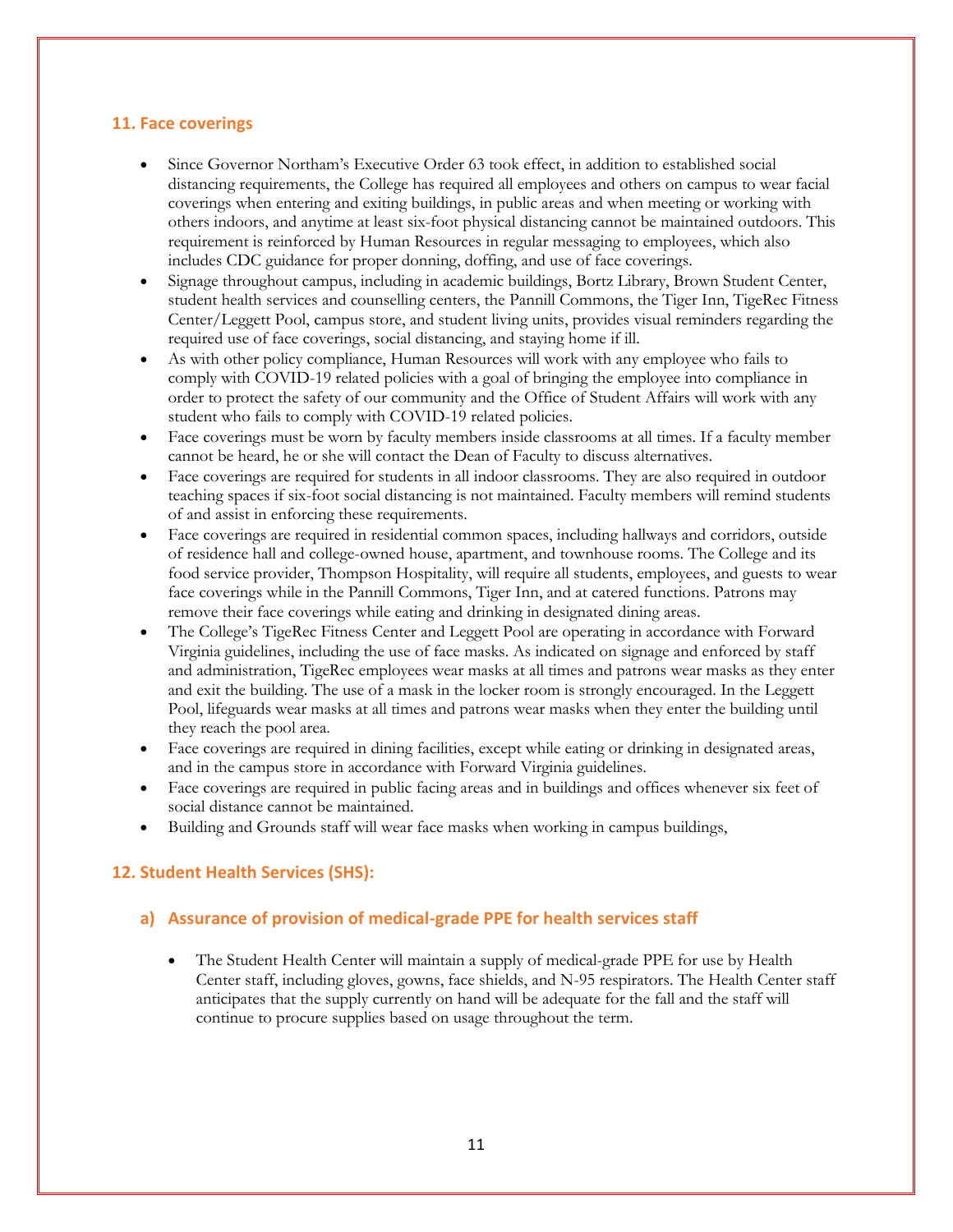#### **b) Maintenance of typical (non-COVID-19) health services**

 The Student Health Center will continue to provide the non-COVID-19-related health services that have traditionally been available.

#### **c) Mental health services**

- The Counseling Center will employ a hybrid of telehealth and in-person counseling. In-person counseling will be used for students new to counseling and urgent/crisis concerns. Group meetings will be conducted virtually. A daily rotation of Counseling Center staff will provide adequate staffing.
- The Counseling Center has established a daily rotation of sanitizing wipe-down by staff members of high touch areas at 8:30 a.m., 10:30 a.m., 12:30 p.m., and 2:30 p.m.
- The waiting room is large enough to allow for social distancing among four students and a supplemental area is available for an emergency walk-in. The receptionist will be protected by a plexiglass barrier. Print materials have been removed from the waiting area.
- Furniture has been relocated to allow social distancing in all counseling offices and a screen has been installed in one of the office windows for better ventilation and airflow. Counseling Center staff and students will wear face masks during counseling sessions.
- When scheduling student appointments by phone, the receptionist will advise each student not to attend if he is having any type of symptoms. Upon a student's arrival, he will be asked again if he is having any symptoms and he will be provided with hand sanitizer. These procedures will apply for staff appointments as well. A social distancing reminder will be posted at the entrance.

#### **d) Student Health Services facility considerations**

- The Student Health Center entry doors are locked, and signage directs visitors to call for an appointment or to ring the doorbell in case of emergency. Signage at the entrance notifies visitors of requirements to use masks and hand sanitizer. Masks are available at the entrance and free-standing hand sanitizer stations are located at the entrance and in every room, as are tissues.
- Use of the waiting room will be minimized. Friends may not accompany a student to an appointment. Fabric furniture in the waiting room has been replaced with nonporous seating to allow for effective cleaning following use. Chairs are spaced according to social distancing guidelines and all extraneous objects have been removed from the waiting room.
- Signage throughout the building provides reminders regarding handwashing, sneezing and coughing etiquette, social distancing, and signs and symptoms of COVID-19.
- Health Center staff will disinfect high touch surfaces (light switches, doorknobs, faucets, toilet handles, phones, computer keyboards, counters, tables, and handles) upon entering the building each morning and prior to leaving the building each evening. The staff will also disinfect exam rooms, bathroom, waiting room, and front doorknob after each patient, and as needed throughout the day.
- Custodial staff will clean and disinfect the building daily and as requested by Health Center staff during regular hours in the event of contamination.
- Health Center staff will close the Health Center for one hour for lunch and open all windows for air circulation for at least 30 minutes.
- Health Center computers have been upgraded with camera and microphone capability to allow tele-visits when appropriate. A telephone is available in each room except the waiting room, supply room, and medical records room.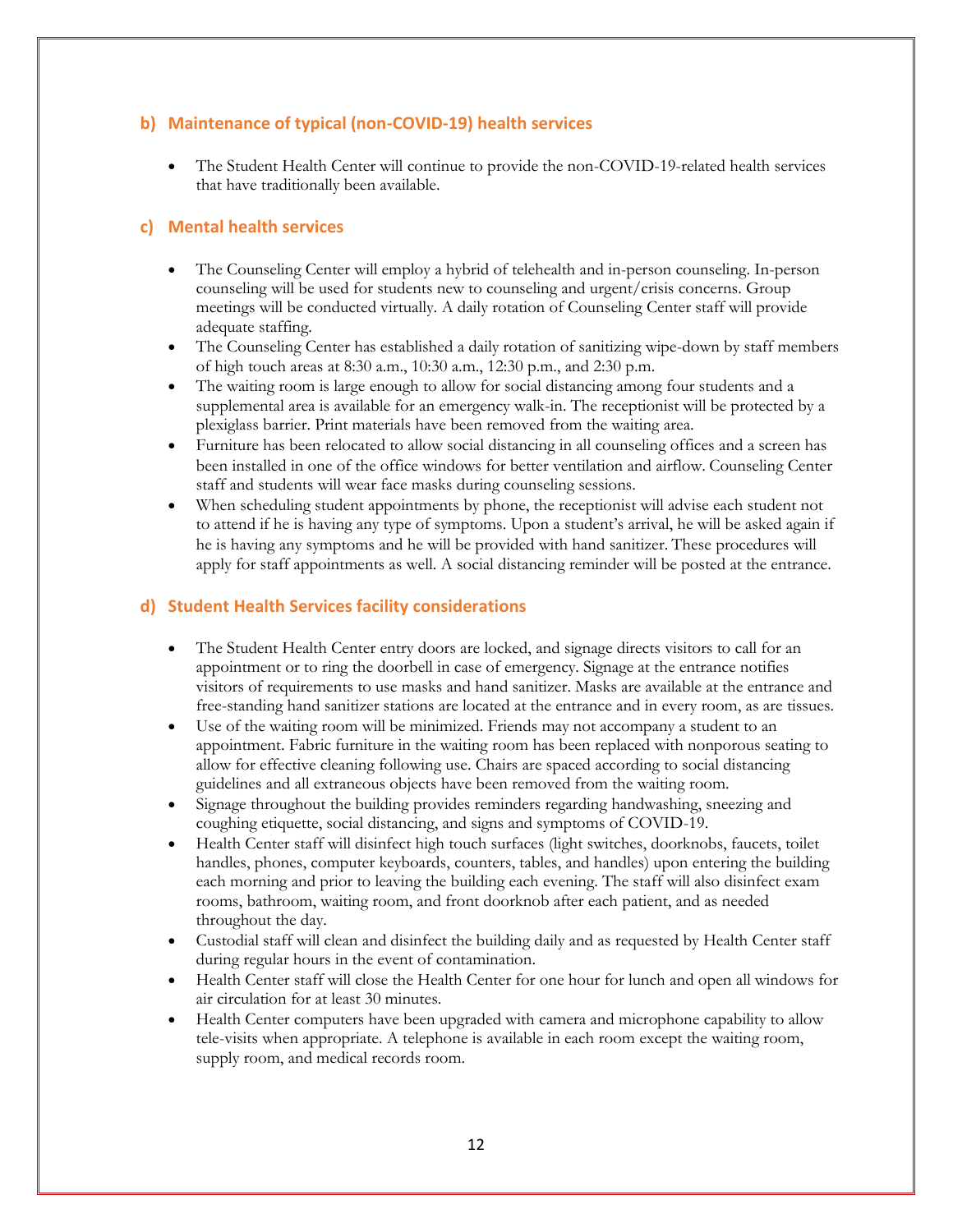#### **e) Student Health Services administrative/staff considerations**

- The Student Health Center will maintain minimum inventory levels of medical-grade PPE for use by Health Center staff, including gloves, gowns, face shields, and N-95 respirators. Health Center staff will conduct initial training and annual re-training of all Health Center staff on proper donning and doffing of PPE, including direct observation of skills, and will maintain documentation of training.
- Health Center staff will maintain established protocols for cleaning and storing reusable equipment such as face shields. An area will be designated in the Health Center for storage of reusable PPE.
- Health Center staff will complete Johns Hopkins Coursera COVID-19 Contact Tracing training.
- Health Center staff will follow Human Resources guidelines to complete self-symptom monitoring and take a temperature reading daily before reporting to work, staying home if ill, and notifying the supervisor if illness develops at home. Staff members who are ill will contact the Director of the Student Health Center who will contact the per diem nurse to assess availability for coverage.
- Health Center staff will follow CDC recommendations for hand washing including proper technique and frequency.
- Health Center staff will monitor for updates pertaining to Health Center procedures from the CDC and Virginia Department of Health regularly and review with Health Center staff.

## **f) Student Health Services patient care considerations**

- The Student Health Center will no longer provide walk-in service. Care will be provided by appointment scheduled by phone call to the Health Center.
- The nurse receptionist near the entrance and waiting room will be protected by a Plexiglass barrier. If a student needs to sign a document during a visit, he will use his own pen or be given a pen to use and keep. Any needed educational material will be provided in digital format and sent to the student's Hampden-Sydney email address.
- Health Center staff will conduct triage screening of callers for COVID-19, discuss chief complaint, record demographic information and phone number, and conduct screening for PHQ4. Calls will be referred to a Primary Care Nurse for nursing evaluation, assessment, plan, education and need for follow up. If the nurse determines that evaluation by a physician is needed, an appointment will be scheduled.
- Students given an appointment to see the nurse or physician will receive a call within 30 minutes of the appointment and be verbally screened for COVID-19. If the screening is positive, the Health Center staff will follow established protocol for consideration of the student for testing, including asking the student to stay in his room until given further instructions. If the screening is negative, the student will be instructed to arrive at the appointed time wearing a face covering. Upon the student's arrival, the student will call the Health Center or ring the doorbell. A Health Center staff member will step outside, check the student's temperature and verify that he is wearing a face covering. If not feverish, the student will enter the Health Center, use hand sanitizer, and be directed to an exam room.
- Follow-up may be as needed, initiated by student or by scheduled follow-up telephone appointment or visit.

#### **13. Large events**

 All large campus events, including athletic events and traditional large gatherings, ceremonies, and performances, will be cancelled, conducted virtually, or postponed during the fall semester.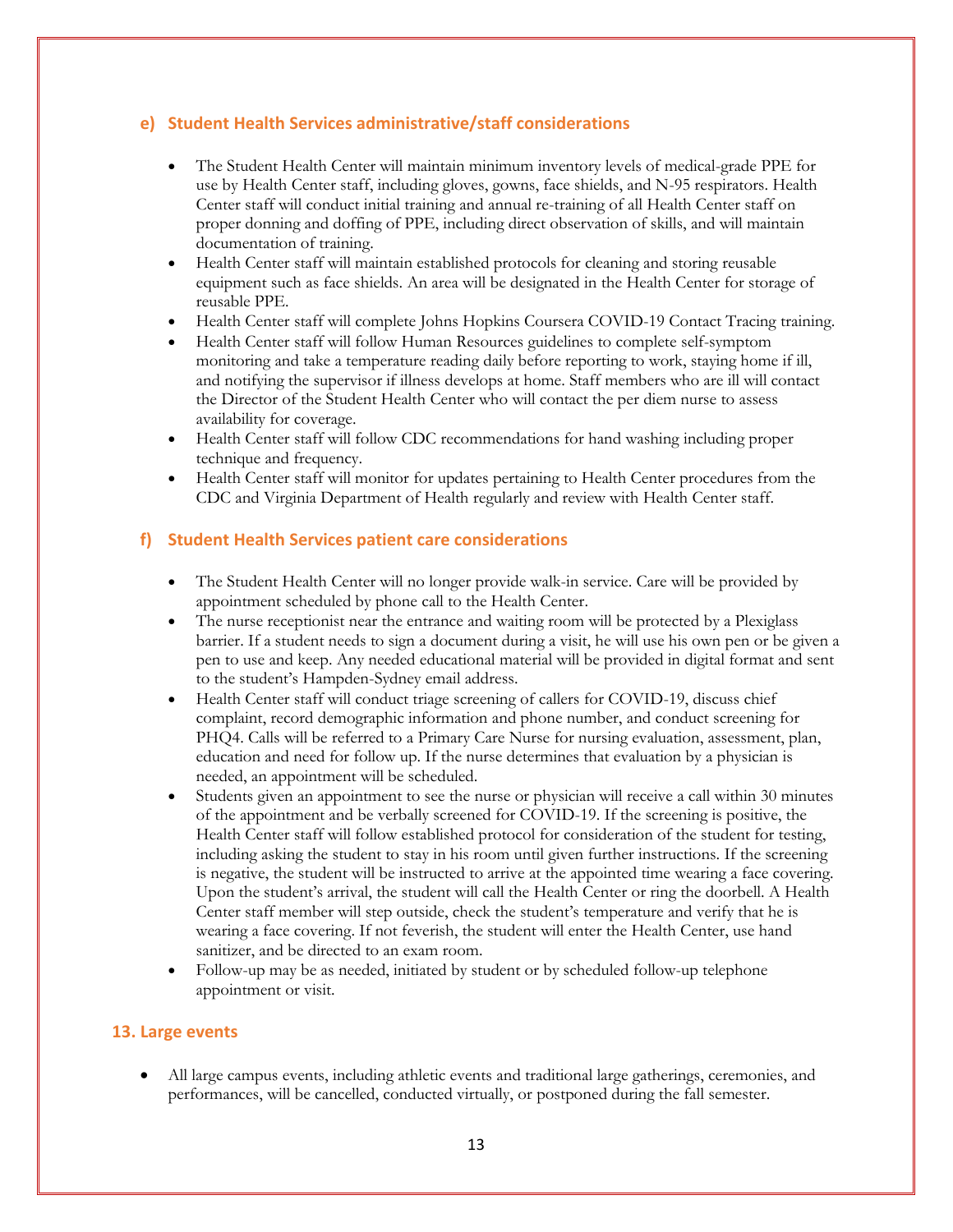## **14. Communications strategy**

- The rapidly evolving nature of a public health crisis requires institutions to communicate frequently with on and off-campus constituencies and to provide a central hub of information about institutional policies. In preparation for the return to on-campus instruction in August, Hampden-Sydney College has developed a communications approach that focuses on:
	- Providing a central hub of information online
	- Sharing information and updates frequently via email
	- Empowering faculty and staff members to communicate regularly with students
	- Building a culture of awareness and "good citizenship" through visual communications
	- Responding to media inquiries and providing public information through a single point of contact
	- Coordinating and collaborating frequently with local partners and stakeholders
	- Issuing immediate, transparent notice in the event students must be sent home
- The College's [COVID-19 Updates webpage](http://www.hsc.edu/emergencies/emergency-updates/covid-19-info) [\(hsc.edu/covid19\)](http://www.hsc.edu/covid19) will continue to serve as the central online hub for students, faculty and staff members, and parents to access information about institutional policies, including scheduling changes, safety and wellness precautions, critical contact information, and general resources.
- The College will continue to use email as the primary method of communication with constituencies including students, faculty and staff members, and parents. All constituencies will be encouraged to regularly monitor their email accounts for timely information from the College. While email will remain the College's primary method of communication with students, faculty, staff, and parents throughout the COVID-19 coronavirus outbreak, the College's [emergency updates](http://www.hsc.edu/emergencies/emergency-updates) page will also continue to catalog the College's coronavirus-related communications.
- On the individual class and dorm level, frequent communication will be necessary to help students navigate changes to schedules, updates about residence hall activities or group meetings, etc. Faculty and staff members should communicate frequently with students (both individual students and groups of students) as needs arise. Communications to the entire student body must be coordinated through the Dean of Faculty's Office and the Office of Communications.
- In an effort to build and reinforce a campus culture around "good citizenship" as required by the College's mission through key safety precautions, the College will maintain an on-campus poster/signage campaign reminding community members and visitors about steps to take to limit the spread of COVID-19. These precautions may include, but are not limited to, guidance about frequently washing hands, reminders to stay home when sick, instructions on physical distancing, and encouraging or requiring the use of facial coverings in keeping with active executive orders or public health guidance.
- The Director of Communications and Marketing serves as the principal contact with the media. The director will coordinate media responses or initiate news releases in coordination with the College's senior leadership team and other officials as necessary, including the Director of Human Resources and the Director of the Student Health Center.
- The College will maintain a close partnership and communicate frequently with stakeholders in the local community, including health systems and public health entities, in the interest of informationsharing and responsible coordination.

#### **15. Orientation and education/training**

 Start-of-year and recurring training for students and employees will be informed and/or conducted by staff members from the Human Resources Office, Student Health Center, Office of Student Affairs, and a resident biology professor specializing in immunology, as appropriate. These staff members are routinely monitoring CDC and Virginia Department of Health guidance.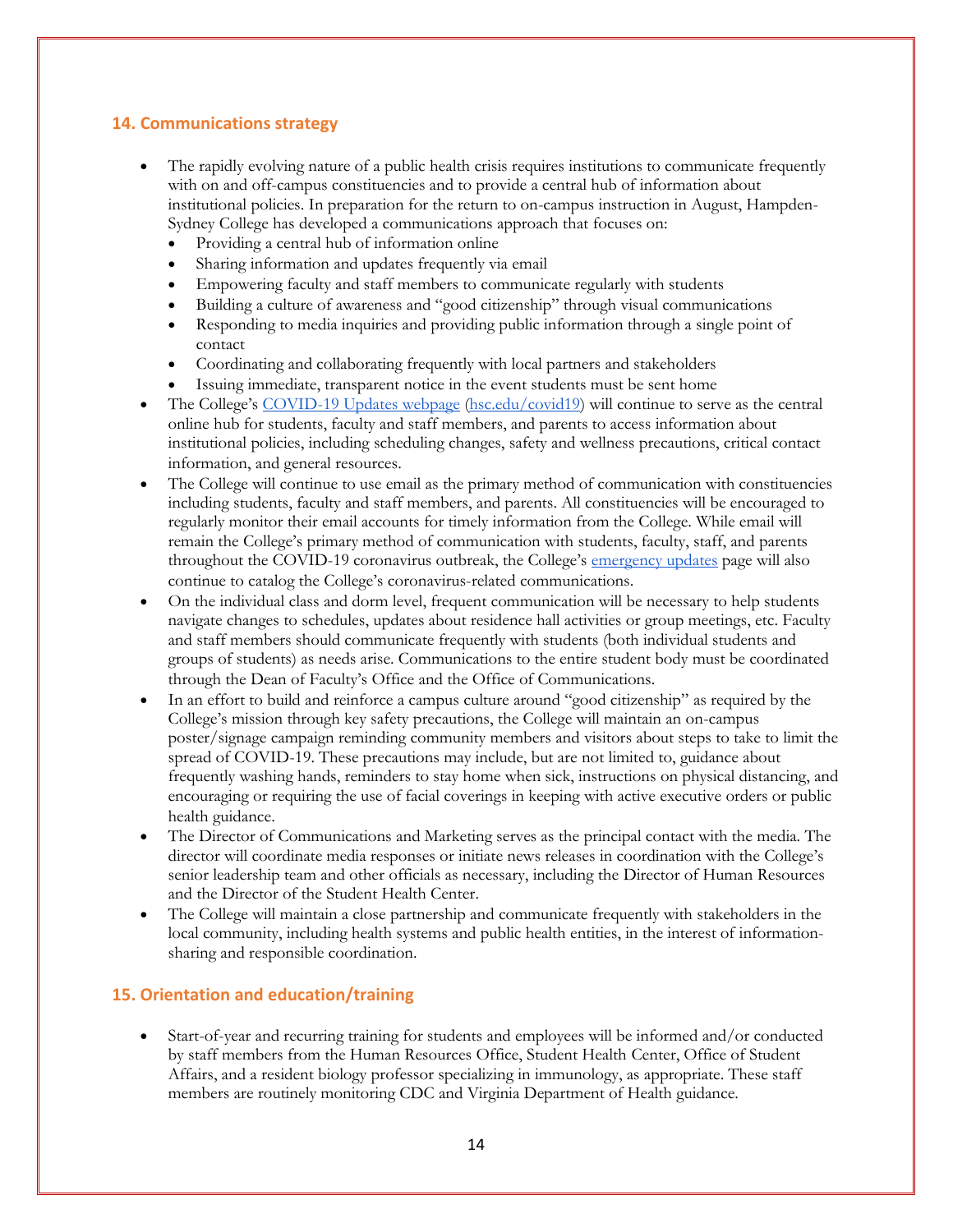New student orientation and specific training for upperclassmen will focus on the importance of social distancing, hygiene practices, wearing face coverings, taking their temperature each morning, answering the questions on the daily self-symptom monitoring form, staying in their residence if they are ill, quarantining, and not stigmatizing students who are ill.. Resident Assistant training will emphasize not placing stigma on students who are ill so that students will not be afraid to report illness. This training will be passed on by Resident Assistants to all students through the Residence Life Program.

## **B. MONITORING HEALTH CONDITIONS TO DETECT INFECTION**

#### **1. Daily health screening questions and/or other health monitoring approaches**

 Students and faculty and staff members have been provided with a symptom checklist and asked to self-monitor daily. Additionally, students have been asked to bring a thermometer to check their temperature daily. Faculty and staff members have been asked and are continuously reminded to stay home and contact their supervisor and health care provider if they are experiencing symptoms. Students will be asked to stay in their respective residence hall and notify the Student Health Center for screening if symptoms occur.

## **2. Campus level syndromic surveillance**

- The Office of Student Affairs and Student Health Center staff will provide a daily report on COVID-19 cases as well as campus health more generally. Data provided will include the number of COVID-19 cases (students and employees), the number of new cases (students and employees), and the number of students and employees who are in quarantine. The daily report will also report on the capacity of local and regional hospitals.
- Student Health Center staff will work in conjunction with Prince Edward County Health Department regarding contact tracing for any employee or student who tests positive.

#### **3. Testing strategy**

- For a student whose COVID-19 telephone screening test is **positive**, Health Center staff will determine his status and act as follows:
	- If the student is in distress, Health Center staff will call 911 and notify the responder of the positive telephone screening.
	- If the student is too ill to be managed at the Student Health Center, Health Center staff will direct him to the COVID-19 Hotline (434-200-1225) at Centra to be triaged to an appropriate facility.
	- If the student is stable, Health Center staff will make a referral to Centra Southside Medical Center or Centra Southside Community Hospital for testing. *[To date, the College has been able to procure very few Antigen (PCR) testing supplies from LabCorp. If testing supplies become widely available, trained Student Health Services staff may perform testing according to current Virginia Department of Health guidance about who to test. If the Student Health Center conducts testing and receives positive COVID-19 test results, Health Center staff will notify the Prince Edward County Health Department (PECHD), complete and fax a Confidential Morbidity Report (Epi-1 form) for reportable diseases to the PECHD, and notify Rhonda Pruitt, District Epidemiologist for Piedmont Health District.]*
- Student Health Center staff will notify the College's Associate Dean of Housing and Residential Life when student COVID-19 testing occurs. Students needing quarantine or isolation will be encouraged to return home, if possible. The student will be asked to notify his professors, coaches/athletic trainer, and work-study supervisor as applicable. Any student who goes home for quarantine or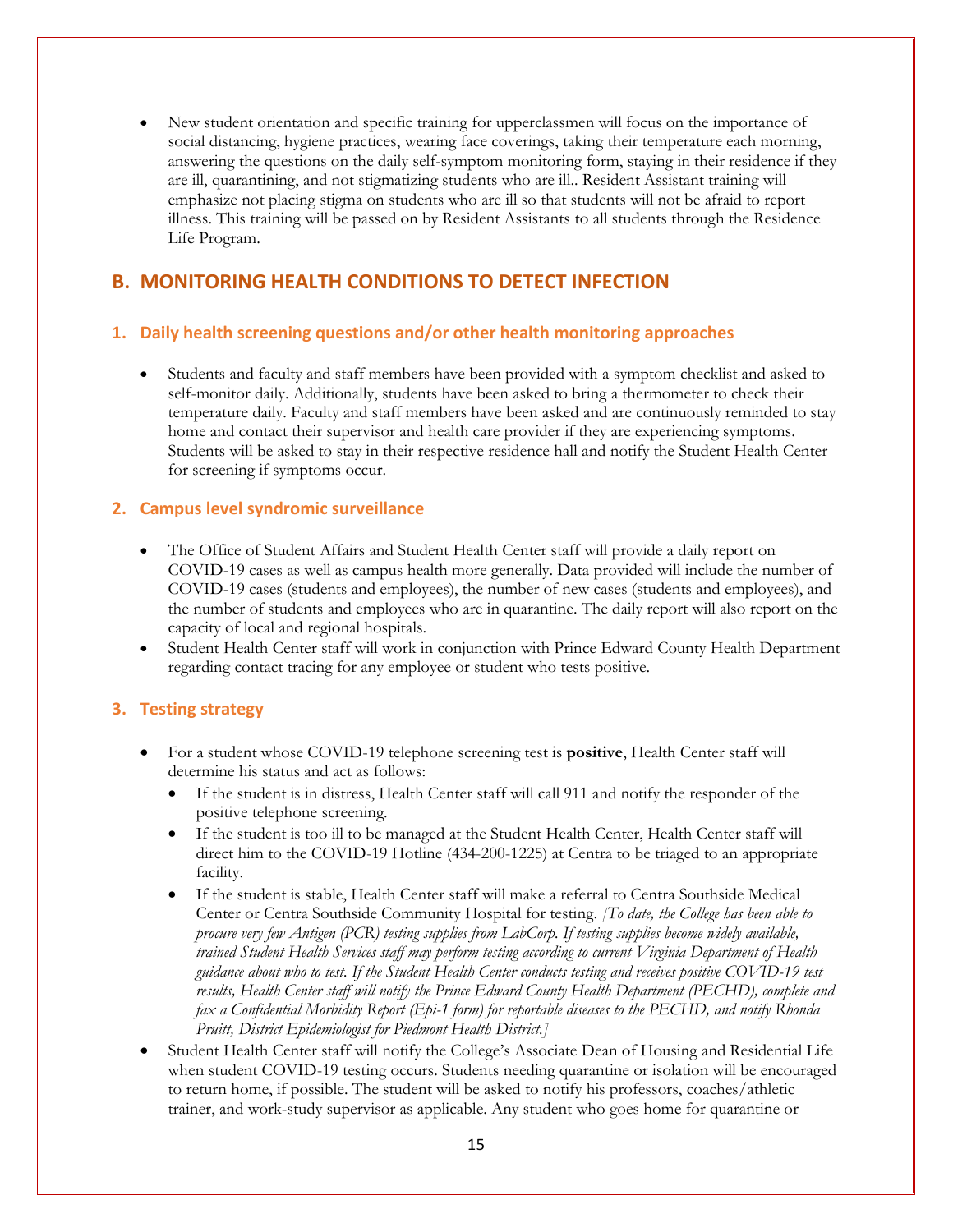isolation will be asked to contact the Student Health Center to plan for an approved return to campus.

- If a student is unable to return home and will need to be quarantined or isolated on campus after testing, he will be asked to contact the Student Health Center to initiate a plan of care, housing, contact tracing, and obtain consent to share his name with essential personnel. He will be instructed to bring his laptop, phone, and a bag packed with any items needed for a period of quarantine, including linens, towels, any medication, and thermometer. The student will be emailed a packet of information, including a definition of quarantine, the signs and symptoms of disease, self-care instructions, signs and symptoms of worsening illness including what to do in emergency situations, and a daily symptom log. The Associate Dean of Housing and Residential Life will initiate quarantine protocol and the student will be directed to a quarantine or isolation room.
- If a student confirms a positive PCR test, the Health Center staff will notify the College COVID-19 Coordinator (Dean of Faculty). Health Center staff will also work in conjunction with Prince Edward County Health Department regarding contact tracing and will keep a daily log of the student's disposition (e.g., at home, in quarantine, or in isolation).
- If a cluster of cases is identified, Student Health Center staff will notify the Prince Edward County Health Department.
- In the event a student (or faculty or staff member) shows symptoms of COVID-19 and needs transportation, the Prince Edward Volunteer Rescue Squad will be contacted for transport to Centra Southside Hospital.

## **C. CONTAINMENT TO PREVENT SPREAD OF THE DISEASE WHEN DETECTED**

#### **1. Partnership with VDH for contact tracing**

 Student Health Center staff will work in conjunction with Prince Edward County Health Department regarding contact tracing for any employee or student who tests positive.

## **2. Quarantining and isolating**

- Venable Hall—vacated for now postponed renovation—will serve as the primary quarantine and isolation space. The Women's Guest House will also serve as an isolation space. Additional spaces in the Colonnades of White House will be set aside for this purpose and off-campus Sagebrook Apartments will be a backup location if needed. There will be 40 beds for quarantined students and 46 beds for isolated students.
- Upon initiation of quarantine or isolation, Student Health Center staff will review with the student self-care guidelines including availability of over-the-counter medications and thermometer, symptoms of an emergency, appropriate actions in case of emergency, and living space cleaning requirements.
- Thompson Hospitality, the College's food services provider, will provide contactless delivery of student meals.
- Students who remain on campus in quarantine or isolation are required to email the Daily Monitoring Log for COVID-19 to the Student Health Center each day before noon. If the form is not received as expected, the Student Health Center staff will notify the Office of Student Affairs to check on the student.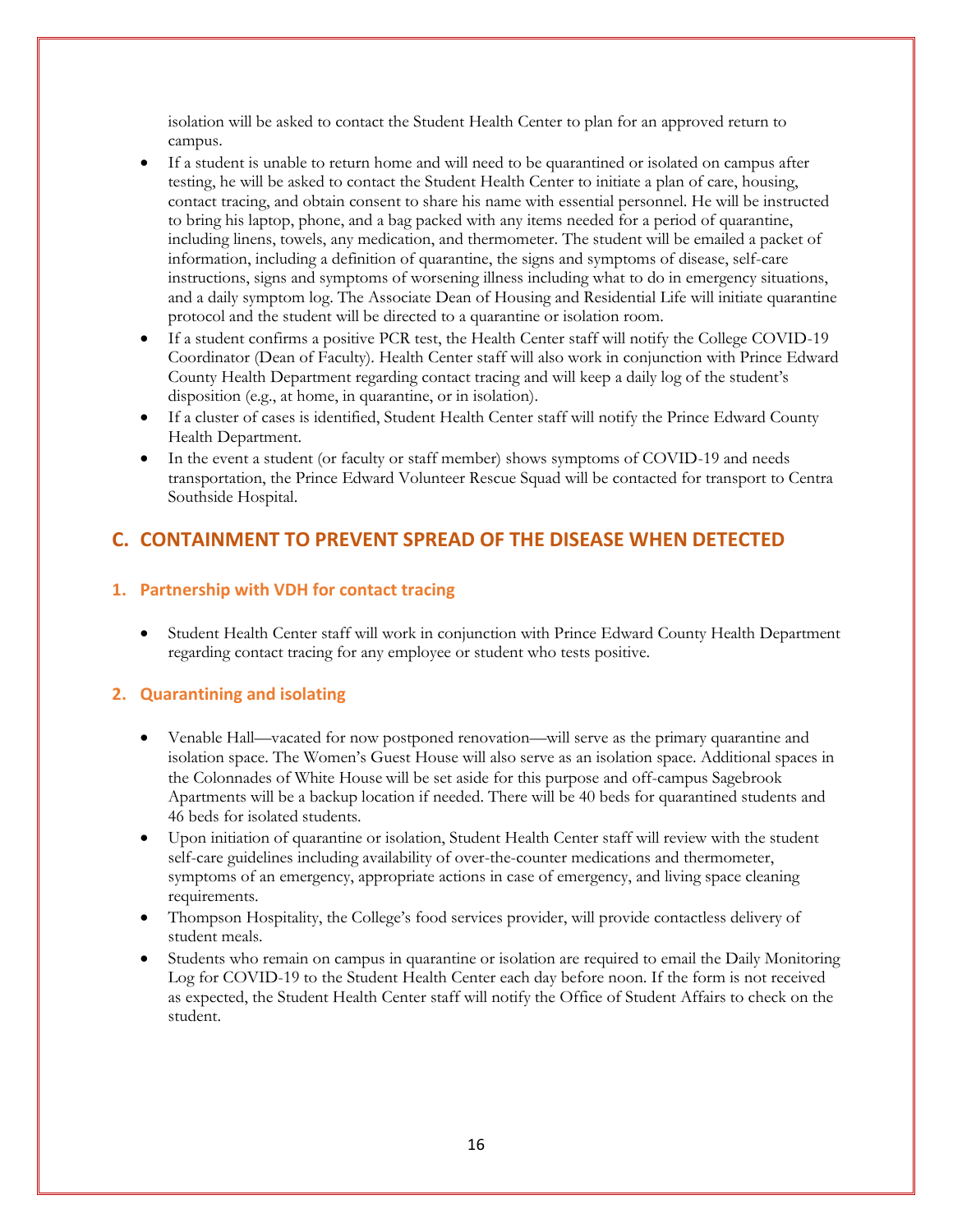#### **3. Campus outbreak management**

• Senior leadership and the Critical Incident Management Team/COVID Campus Team will manage a campus outbreak. The Office of Student Affairs and the Student Health Center will provide regular daily updates to senior leadership and the Critical Incident Management Team/COVID Campus Team and remain in continuous communication and collaboration with the local health department and Centra Southside Community Hospital to ensure that the College is aware of best practices for a large-scale outbreak. In consultation with these agencies, the College will determined whether it needs to further reduce or shut-down campus activities, aside from continuing to provide care and assistance to students in isolation or quarantine.

## **4. Partnership with local health systems to assure care for symptomatic individuals as needed**

- The College's President participates in weekly calls with the Piedmont Health District Health Director and leaders of Centra Southside Community Hospital, local and county government agencies and schools, and Longwood University for sharing updates and information.
- Staff members in the Student Health Center and Office of Student Affairs maintain ongoing coordination and consultation with local health systems.

## **D. SHUTDOWN CONSIDERATIONS IF NECESSITATED BY SEVERE CONDITIONS AND/OR PUBLIC HEALTH GUIDANCE**

#### **1. Plans regarding the criteria and process for campus dismissals or shutdowns**

 As in March 2020, the College will continuously monitor all local, regional, state, and national health trends and continued guidance from the CDC, Virginia Department of Health, and local health officials. Decisions regarding a campus closure will be based on many factors including the number and trends of positive cases, rate of spread, the College's ability to quarantine, isolate, and care for students who are sick, and the capacity of local and regional hospitals to care for those requiring hospitalization. These decisions will be made in consultation with local health officials and the Virginia Department of Health.

## **2. Nature of reduced campus activity in the event of severe conditions/public health direction or guidance**

 As in March 2020, the College will update policies and operating procedures according to executive orders from the Governor and guidance from the CDC and Virginia Department of Health. This would include moving students off-campus to remote instruction, moving as many employees as possible to remote work, providing reasonable accommodations for employees at high risk of serious illness due to COVID-19, assisting employees in accessing related leave options, and accommodating on-campus staffing to the extent it is safe to maintain critical campus infrastructure, grounds, public health, safety, supporting supply chains, and other vital operations. In those cases when remote work is not possible, the College will enlist strategies to reduce the likelihood of spreading COVID-19, including requiring social distancing, staying home when ill, face coverings, and frequent handwashing.